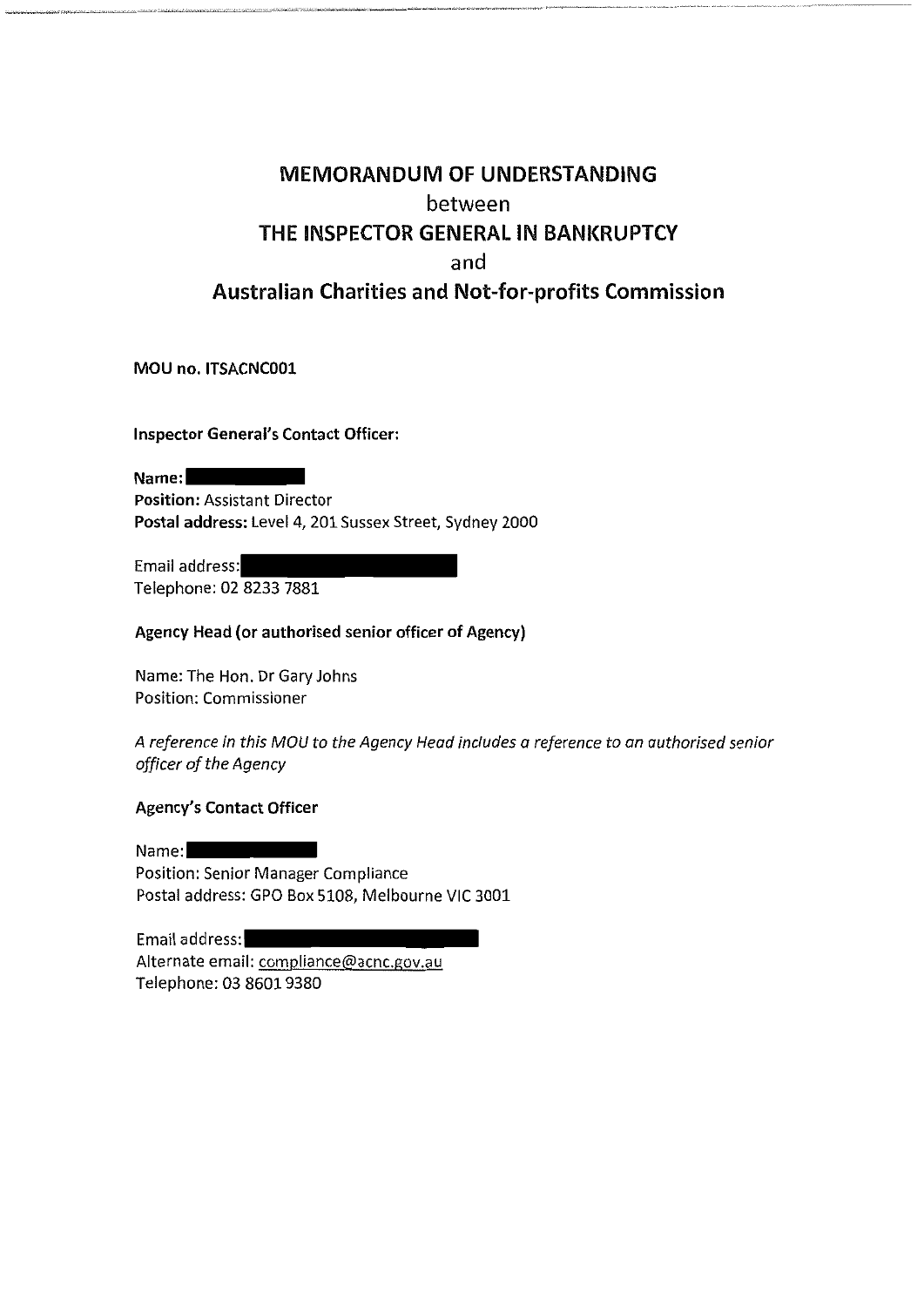#### **Accepted and agreed**

Signed on behalf of the Inspector General by:

Name David Bergman

**Position National Manager** 

Signed on behalf of the Agency by:

Signature.. Date. $\frac{C}{2}$ 

Name The Hon. Dr Gary Johns

**Signature** 

**Position Commissioner** 

#### 1. Parties

This Memorandum of Understanding (MOU) is between:

- the Inspector General in Bankruptcy ('Inspector General'); and
- Australian Charities and Not-for-profits Commission ('Agency')

### 2. Function of this MOU

Regulation 16.11 of the Bankruptcy Regulations 1996 provides for the remission of certain fees by the Inspector General, including fees for searching the National Personal Insolvency Index ('NPII'). It is proposed that the Agency will be allocated an account to enable it to conduct searches of the NPII, using the Bankruptcy Register Search (BRS) online facility provided at the website of the Australian Financial Security Authority (AFSA) and that the Inspector General will remit fees associated with those searches, on the basis that the searches performed by the Agency on the NPII are reasonably necessary in the performance of the activities set out in Schedule 1 to this MOU.

This MOU sets out the conditions under which the Inspector General will establish, and maintain, access by the Agency to such an account.

### 3. Commencement and duration of this MOU

This MOU commences on the date it is signed by the last party to sign it, and continues until terminated:

- at any time by mutual agreement; or
- $\bullet$ by either party giving the other 60 days' notice in writing, which sets out the reasons for the termination.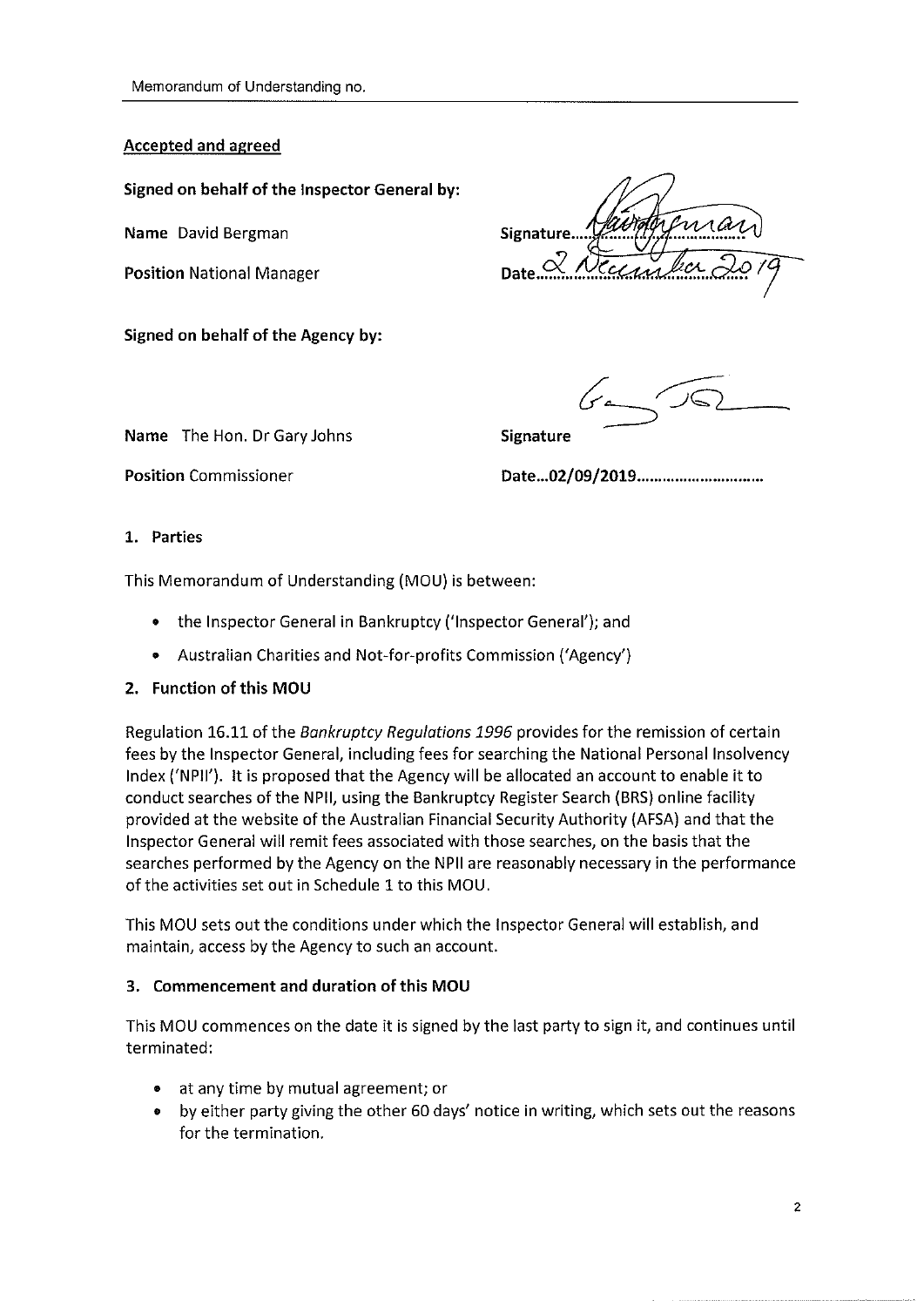# 4. Effect of this MOU

This MOU does not create legally enforceable obligations between the parties, and revokes and replaces the existing arrangements (if any) identified in the MOU details.

# 5. Access to NPII

The Inspector General has arranged, or will arrange, for the Agency to be allocated the account enabling access to the NPII as specified in Schedule 2.

Access to the NPII through the account specified in Schedule 2 may only be used for the purposes of the activities identified in Schedule 1. The Agency Head is responsible for ensuring that the Agency does not access the NPII through the account in Schedule 2 for other activities.

The Agency Head further agrees that access to the NPII through the account specified in Schedule 2 is at all times subject to and conditional upon compliance with the current version of the Terms and Conditions for Online Services, which are available on AFSA's website (www.afsa.gov.au) or by calling 1300 007 777, and any further guidance or terms and conditions that may be notified to the Agency by AFSA from time to time.

# 6. Support

The Inspector General will arrange for support to assist the Agency in dealing with enquiries relating to the NPII.

- General enquiries concerning the operation of the NPII can be sent by email to Registry@afsa.gov.au.
- For specific enquiries concerning the Agency's access and this MOU, contact the Inspector General's Contact Officer.

# 7. Fees

Subject to the conditions in this MOU, the Inspector General will remit all NPII fees in relation to the account specified in Schedule 2. No fees will be charged for the provision of support.

# 8. Usage Monitoring

The Inspector General may at any time generate reports regarding the use of the Agency's NPII account specified in Schedule 2.

# 9. Declaration of compliance

The Inspector General may at any time (but not more than once each quarter) provide to the Agency Head a Declaration of Compliance in the form set out in Schedule 3 (or in such other form as the Inspector General notifies the Agency Head) and notify the Agency Head when that Declaration of Compliance falls due.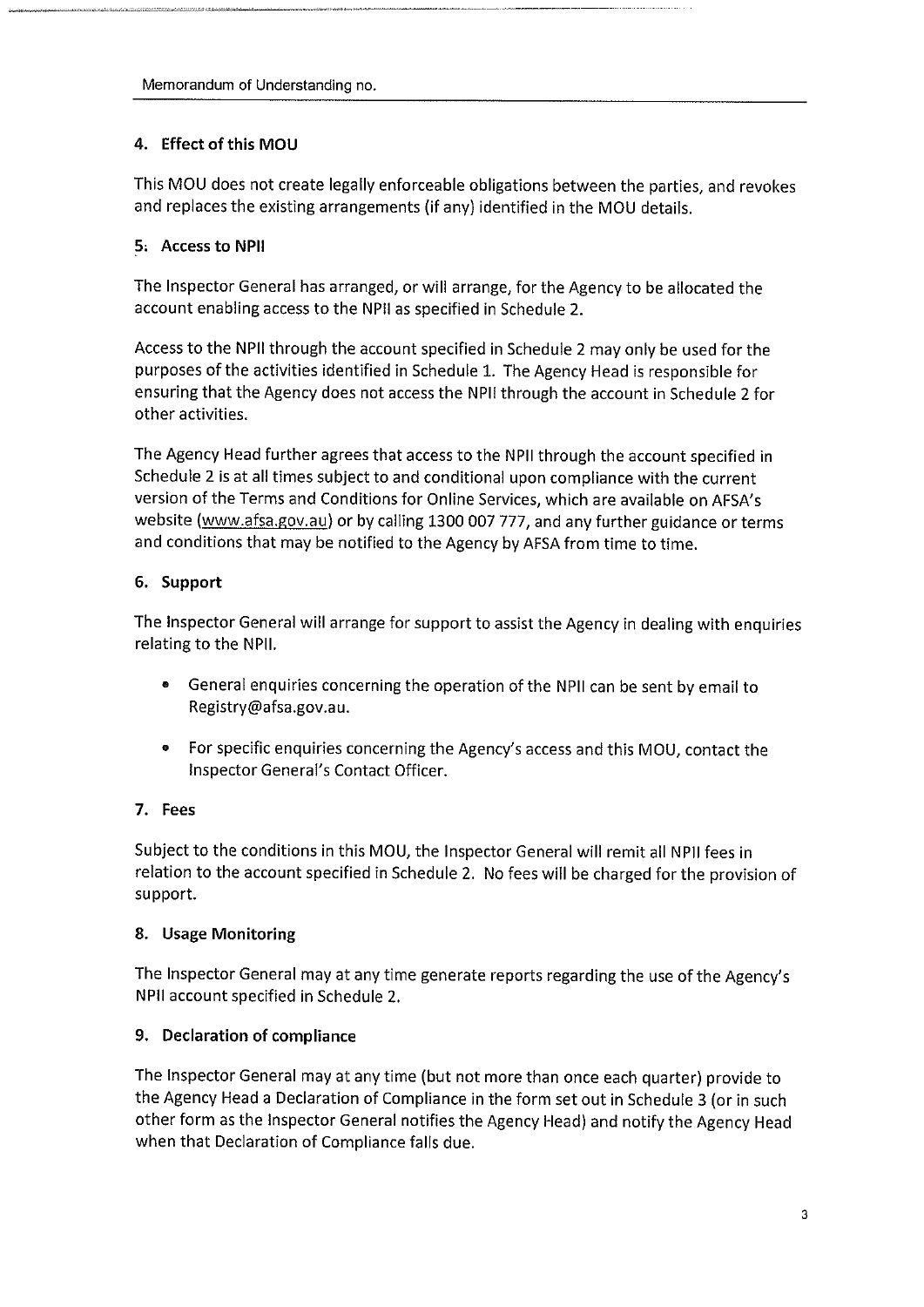The Agency Head is to confirm, by completing and returning that Declaration of Compliance, that the Agency has complied with the provisions of this MOU during the period specified in the Declaration.

#### $10.$ Restrictions on usage, suspension and termination of fee remission arrangement

The Inspector General reserves the right, at any time, to impose restrictions on the use of the account specified in Schedule 2.

The Inspector General reserves the right to suspend or terminate any account subject to fee remission arrangement at any time.

In particular, the Inspector General may impose restrictions or suspend or terminate the account(s) specified in Schedule 2 if, as a result of activities under clauses 8 or 9, or by other means, the Inspector General suspects on reasonable grounds that the Agency's access to the NPII through that account is being used for activities other than those specified in Schedule 1.

### 11. Variation of this MOU

Either party may propose a variation to this MOU by giving the other party a notice setting out details of the proposal. Unless otherwise indicated, this MOU can only be varied by agreement of the parties in writing.

#### 12. Dispute resolution

The parties must attempt to resolve any dispute concerning this MOU by negotiations between the Contact Officers. If those negotiations fail to resolve that dispute:

- $\bullet$ either party may give the other a notice setting out specific details of that dispute, and reporting the failure of negotiations to resolve it; and
- $\bullet$ if that dispute is not resolved through negotiations between the Contact Officers, that dispute is to be referred upward, through the parties' equivalent management levels until resolved.

#### 13. Notices

A notice under this MOU must be:

- in writing and marked for the attention of the recipient's Contact Officer;
- sent to the recipient's Contact Officer's relevant address (as identified in the MOU Details or as the recipient has otherwise notified the sender) by email transmission, hand delivery or pre-paid post (electronic delivery is preferred); and
- signed by, or sent from the email address of, the sender's Contact Officer or other  $\bullet$ authorised officer.